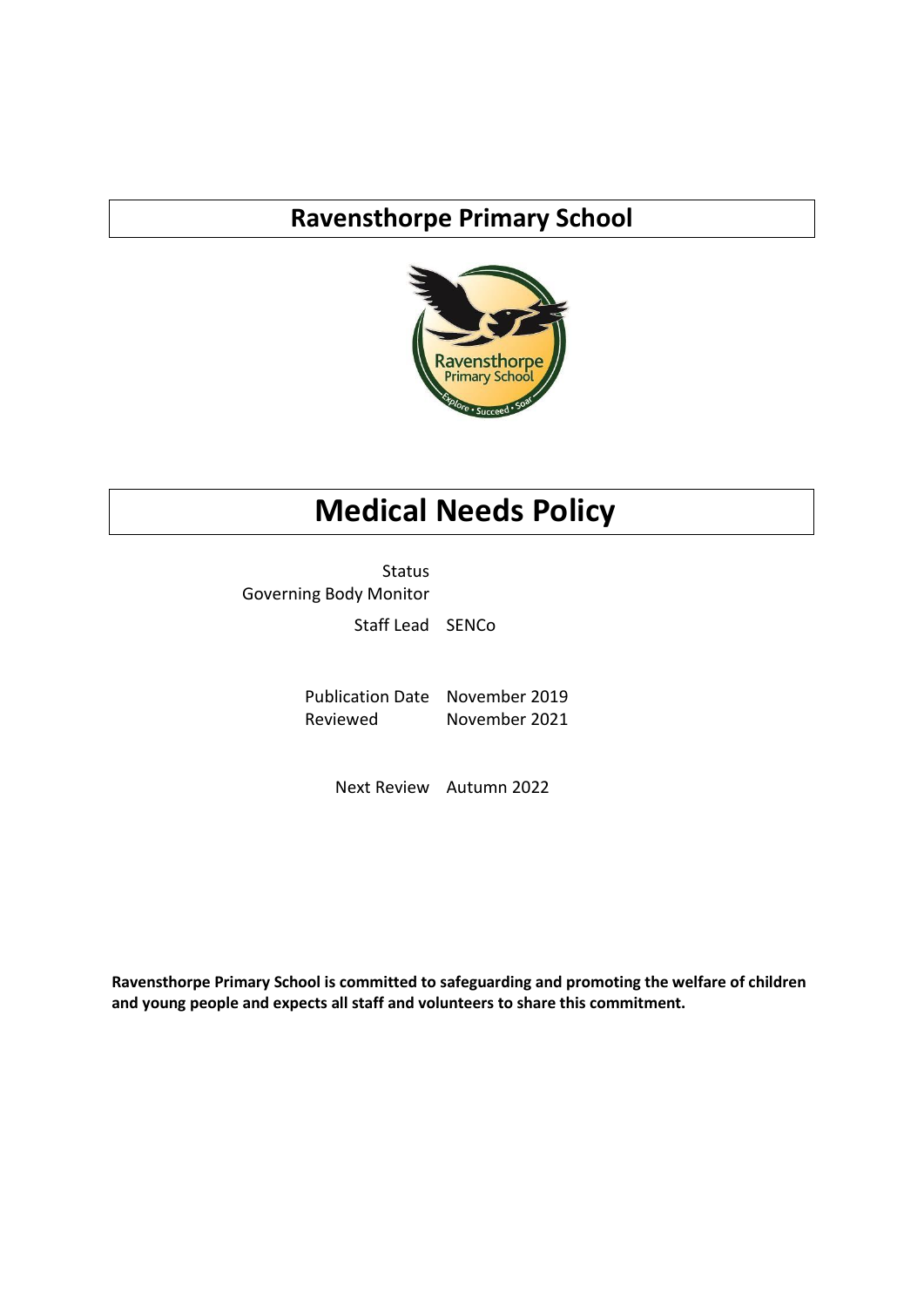#### **Supporting students with medical conditions**

Students at school with medical conditions should be properly supported so that they can play an active part in school, remaining healthy and able to achieve their academic potential, with full access to education, including school trips and physical education.

Section 100 of the Children and Families Act 2014 places a duty on governing bodies of maintained schools, proprietors of academies and management committees of PRUs to make arrangements for supporting pupils at their school with medical conditions.

### **Definition of the term Medical Condition used in this context**

A medical condition that is long term with acute episodes, requires ongoing support, and involves the need for medication and/or care whilst at school. The condition will need monitoring and could require immediate intervention in emergency circumstances.

Some children with medical conditions may be disabled. Where this is the case the Governing body must comply with their duties under the Equality Act 2010. Some may also have special educational needs (SEN) and may have an Education, Health and Care Plan (EHCP) which brings together health and social care needs, as well as their special educational provision. For children with SEND, this guidance should be read in conjunction with the SEND code of practice and the school's Local Offer.

### **Rational**

Ravensthorpe School wishes to provide a fully inclusive educational setting. To do this we need to ensure that correct procedures and protocols are in place to enable any pupil with a long-term medical condition to be able to attend school or have minimum disruption to their education.

### **Aims**

- To ensure as little disruption to our pupils education as possible.
- To develop staff knowledge and training in all areas necessary for our pupils.
- To ensure we develop links with all outside agency support systems.
- To ensure safe storage and administration of agreed medication.
- To provide a fully inclusive school.

#### **Definition**

This policy relates to pupils who have a recognised medical condition, which will last longer than 15 days and will require the pupil to have an individual health care plan (IHCP) protocol in school.

### **Individual Healthcare Plans must:**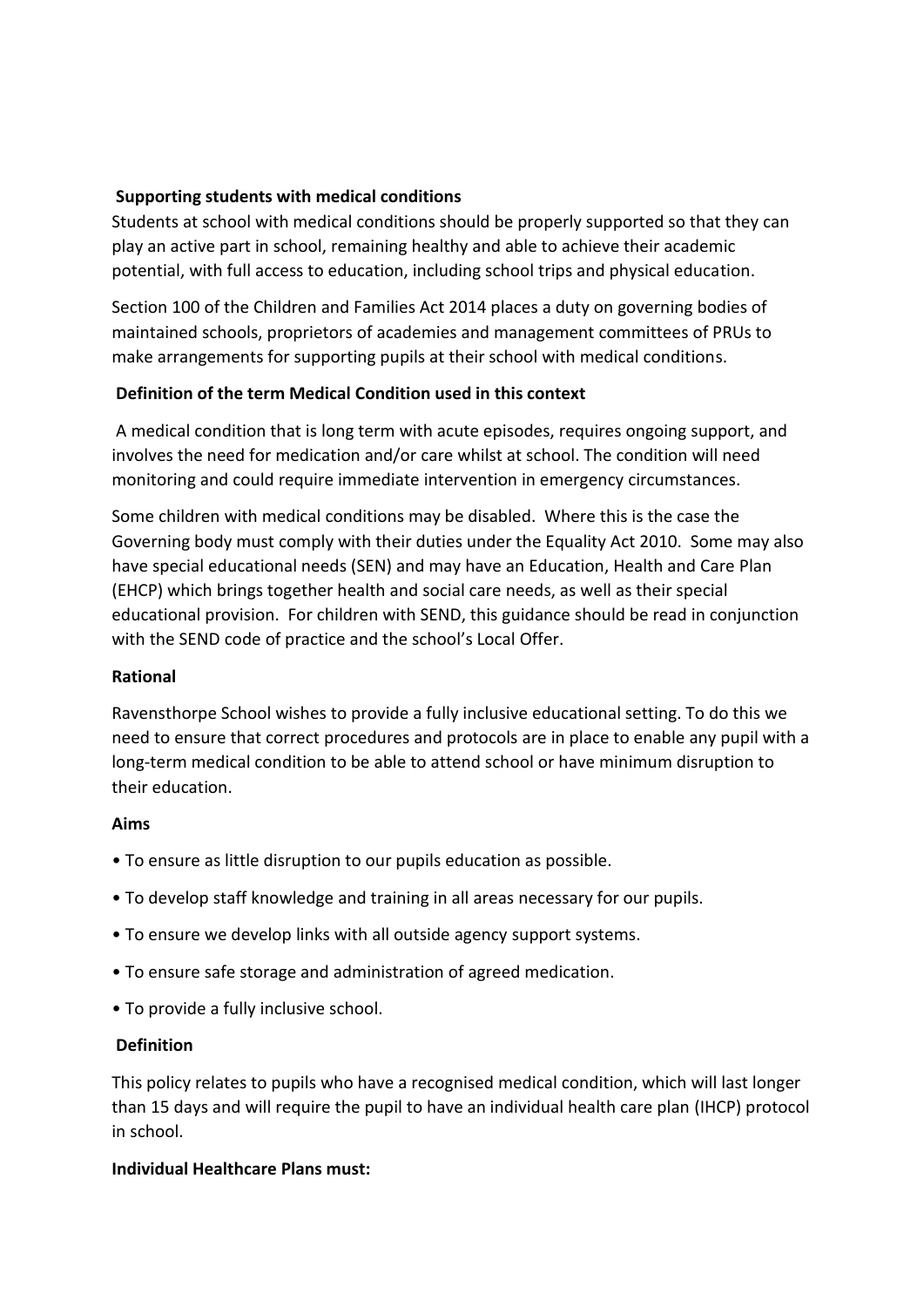• Be clear and concise.

- Be written in partnership with parents, child, healthcare professional and key staff.
- Be reviewed annually or when there is a change in the condition of the child.

• Be easily accessible whilst preserving confidentiality. Securely stored on scholar pack (electronic record), by class teachers within their classroom and within PPA room.

- Outline educational provision if the student is unable to attend school.
- Contain details of the medical condition, its triggers, signs, symptoms and treatments.
- Include relevant SEN information.

• Provide details of the student's resulting needs, including medication (dose, side-effects and storage) and other treatments, time, facilities, equipment, testing, access to food and drink where this is used to manage their condition, dietary requirements, modifications to buildings, furniture or equipment, and environmental issues

• Outline specific support for the student's educational, social and emotional needs – for example, how absences will be managed, changes to the school day and details of a personalised curriculum, requirements for extra time to complete tests, use of rest periods or additional support in catching up with lessons, counselling sessions etc.

• Outline the level of support needed. If a child is self-managing their medication, this should be clearly stated with appropriate arrangements for monitoring.

• State who will provide this support, their training needs, expectations of their role and confirmation of proficiency to provide support for the child's medical condition from a healthcare professional; and cover arrangements for when they are unavailable.

### **The school will:**

• Ensure that students with medical conditions are identified as they transfer to the school and through the ongoing annual data check process.

• Arrange for written permission from parents/carers and the Headteacher for medication to be administered by a member of staff, or self-administered by the student during school hours.

• Have separate arrangements in place for school trips or other school activities outside of the normal school timetable that will ensure the student can participate, e.g. risk assessments.

• Designate individuals to be entrusted with information about a student's condition; where confidentiality issues are raised by the parent/child.

• Have an identified key worker trained to specifically meet the needs of students with an Education Health and Care Plan linked to a medical condition.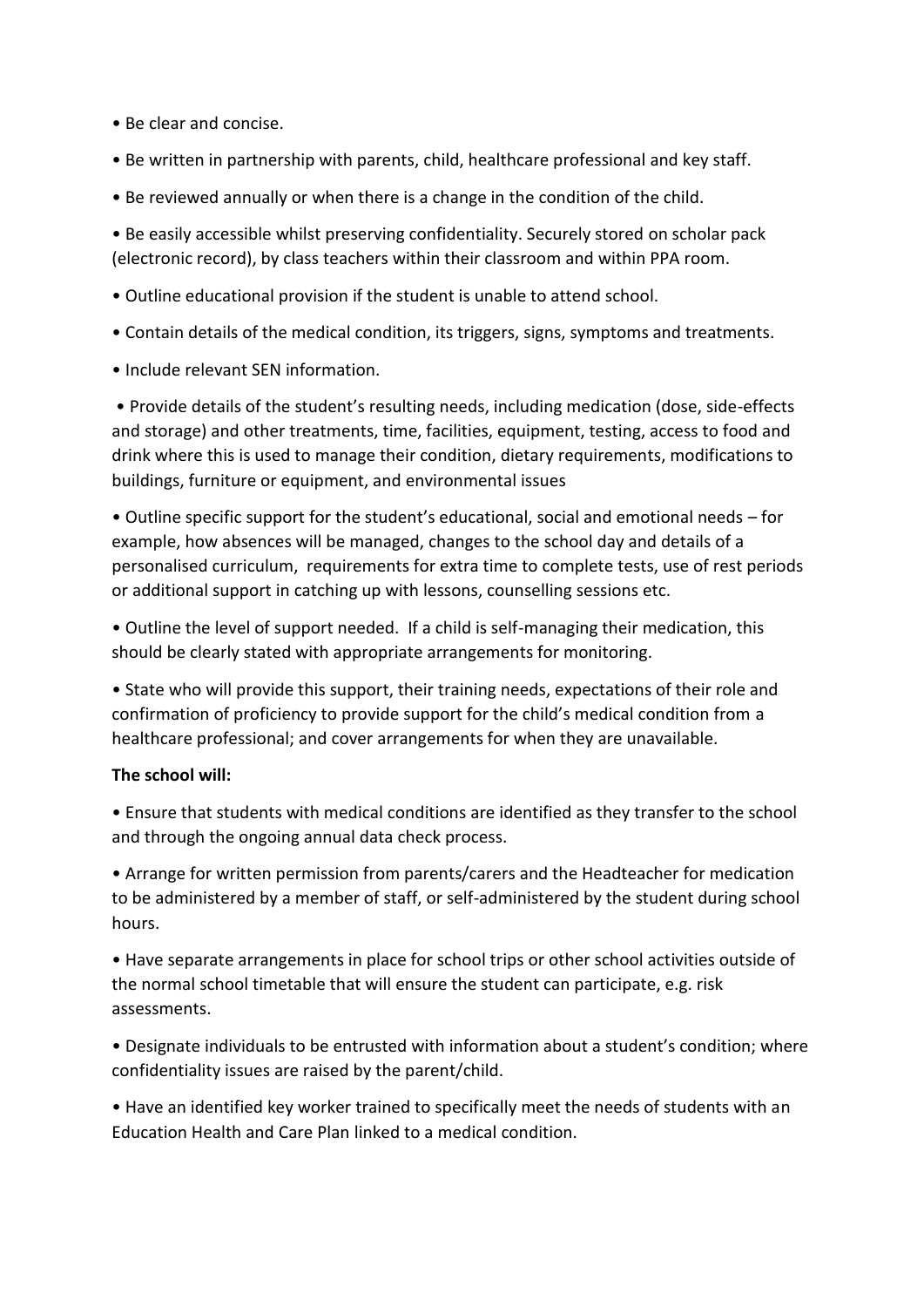• Always have a minimum of two members of staff available trained in first aid response with knowledge of the students with medical conditions and access to their IHCPs.

• Be clear about what to do in an emergency, including who to contact, and contingency arrangements. Some children may have an emergency healthcare plan prepared by their lead clinician that could be used to inform development of their Individual Healthcare Plan.

• Make all staff working directly with students aware of the students in the school with medical conditions, through ensuring the plans are on ScholarPack and securely stored in classrooms. Allergy plans are also safely displayed in the school kitchen. Staff working with the child to sign to say they have read the plan.

• Provide sufficient training for staff to meet the needs of students at the school with medical conditions.

### **Identification**

We will work with the parents and medical professionals to ensure we have specific protocols in place as soon as the child starts school. This may take the form of information sharing, developing specific care plans, organising training, employing new staff or reorganising classroom facilities. We will also regularly send out medical questionnaires to parents to ensure all our records are up to date.

## **Provision and Organisation**

The school will follow the guidance given by relevant professionals regarding supporting pupils with medical needs in school. This policy will be kept alongside that guidance to provide a management strategy to fully support the needs of all staff, pupils and parents.

Training regarding specific conditions will be delivered as required. This is usually within the term of a new pupil beginning school but if necessary before they commence their education at Priory. First aid training will continue to be under the guidance of the Health and Safety Policy. The school nurse liaises with the school and is available by email and phone for support. Pupils requiring continuous support for a medical condition will be given an Individual Health Care Plan (IHCP).

# **Individual Health Care Plans (IHCP) (See Appendix 1)**

The main purpose of an IHCP is to identify the level of support that is needed at school for an individual child. The IHCP clarifies for staff, parents/carers and the child the help the school can provide and receive. These plans will be reviewed annually as a minimum, or more frequently at the request of parents/carers or the school. As required an IHCP will include:

- o Details of the child's condition
- o What constitutes an emergency
- o What action to take in an emergency
- o What not to do in the event of an emergency
- o Who to contact in an emergency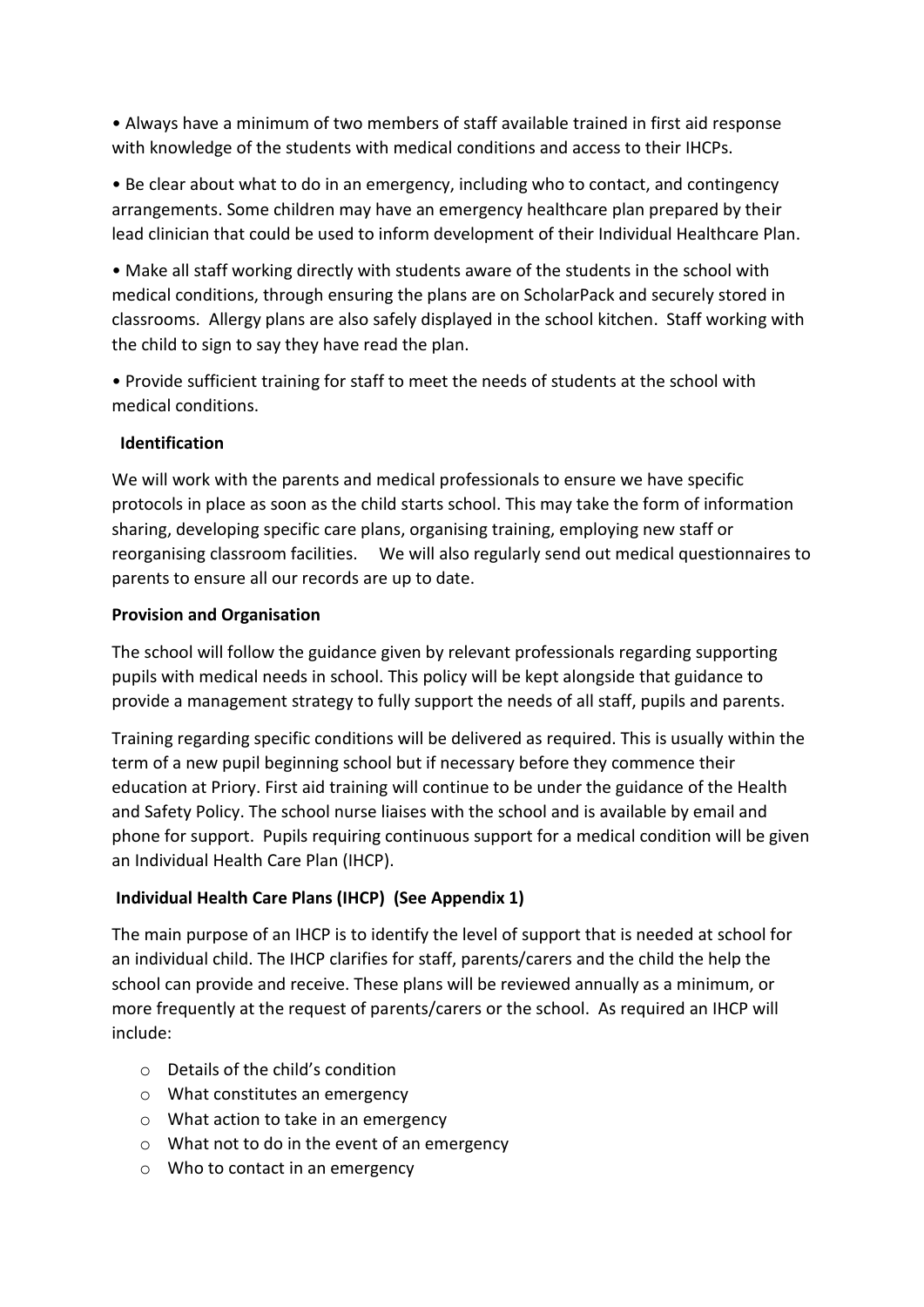- o The role of staff
- o Special requirements e.g. dietary needs, pre-activity precautions
- o Side effects of medicines
- o The child's input

A copy will be given to parents/carers, class teachers/relevant support staff, displayed on the medical needs board in the PPA room and a copy will be retained in the medical needs file in the office and the child's individual file. The general medical information sheet given to all staff will indicate that the child has an IHCP. All trained staff will ensure they are aware of the protocols and procedures for specific pupils in school through attending training provided and reading care plans devised for individual pupils.

Pupils will not be able to carry any medication with the exception of epipens, inhalers for asthma control, or care plan specified medication. No pupil is allowed to have any nonprescription drugs in school; this is to ensure that no pupil unwittingly or otherwise gives another pupil his or her medication. Medication will be stored in the main school office apart from the specified medication carried in the medical bags worn by the child (inhalers and epipens).

### **Roles and Responsibility**

The ultimate responsibility for the management of this policy in school is with the Executive Head teacher, Head of School and Governing Body. The SENCO will manage the policy on a day-to-day basis and ensure all procedures and protocols are maintained.

### **School Visits**

At Ravensthorpe, no child will be excluded from a trip because of their medical needs and this must to be considered when plans are made. When preparing risk assessments staff must consider any reasonable adjustments they might make to enable a child with medical needs to participate fully and safely on visits.

Additional safety measures may need to be taken for outside visits and it may be that an additional staff member, a parent/carer or other volunteer might be needed to accompany a particular child. Arrangements for taking any medicines will need to be planned or as part of the risk assessment and visit planning process. A copy of IHCP should be taken on trips and visits in the event of information being needed in an emergency. When the administration of non-emergency medication is required staff may exercise their voluntary right to not administer, this right maybe selective on the grounds of the type of medication in question. The members of staff willing to administer the medication to a pupil should be recorded in the individual care plan and this voluntary responsibility can be withdrawn at any time.

### **Other Support**

Outside agencies such as:

• School Nurse Service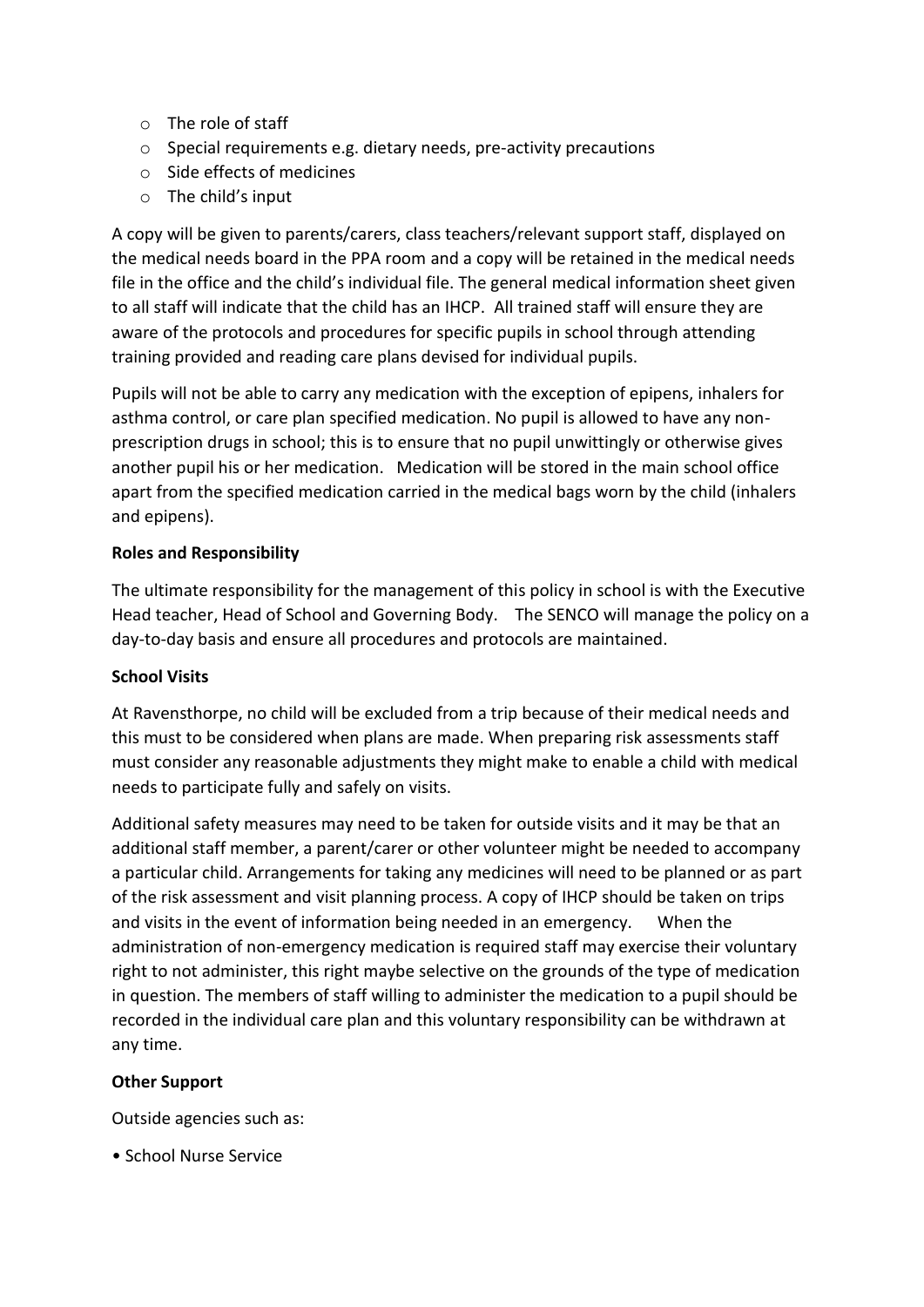- Medical specialists relating to pupil
- Social Services
- SEN Advisory Team
- Specialist Support Groups
- Educational Psychology Team
- Child Protection Team

All will be regularly contacted to support and advise school in the devising and management of this policy.

#### **Monitoring and Evaluation**

This policy will be monitored yearly and updated when necessary ensuring new legislation is incorporated. Staff will regularly receive opportunities to discuss and evaluate the management of the procedures and protocols in school. This policy will also be made available to parents on the school website. We will ask parents for annual updates regarding medical information.